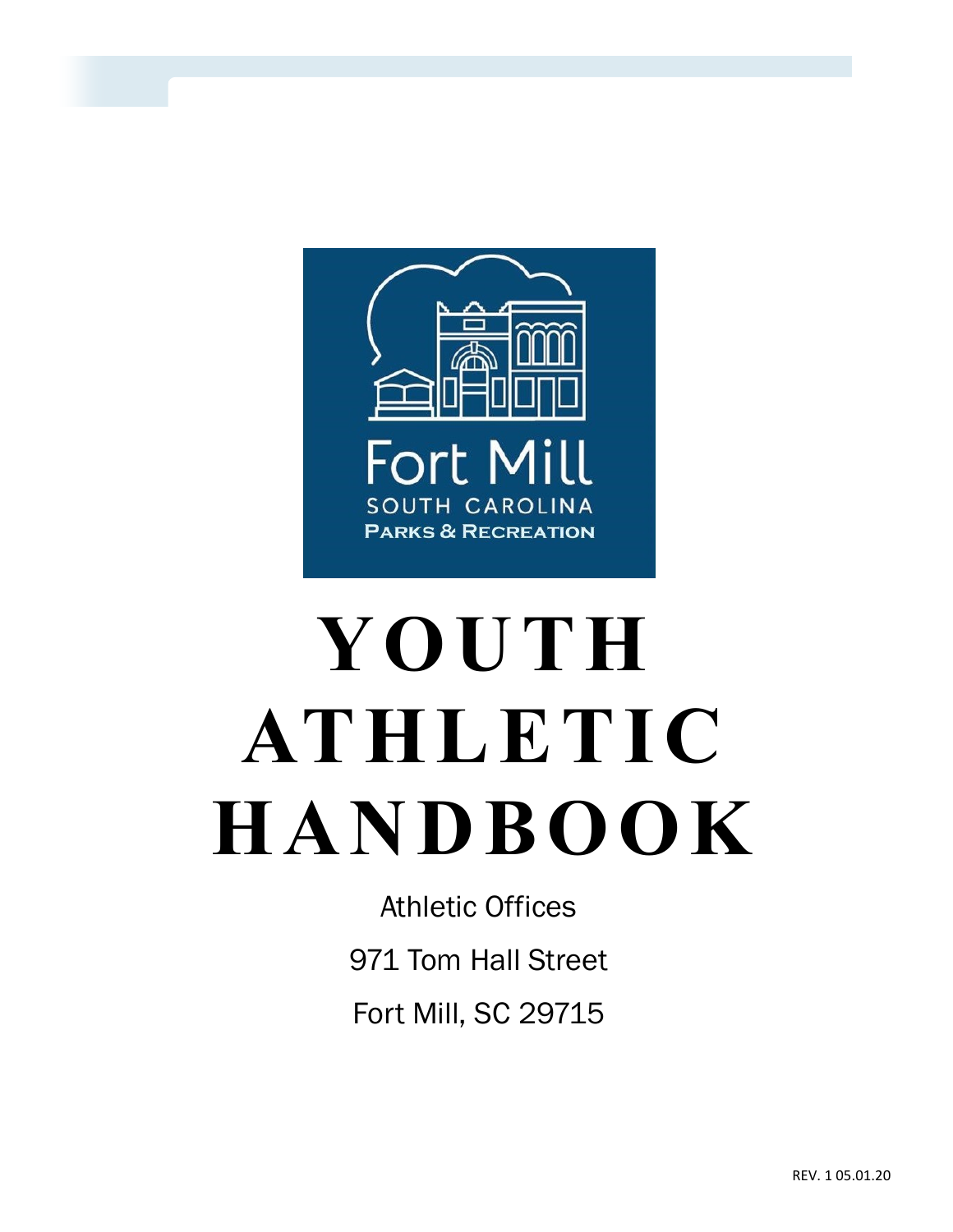

Greetings,

Welcome to the Town of Fort Mill Parks and Recreation Youth Sports Athletic Handbook. We are excited that you have decided to become a part of the Parks & Recreation family in Fort Mill. We are proud of our professional staff, volunteers, & youth sport athletes that participate in recreation sports throughout the different seasons that we offer sporting activities during the year. The following booklet will serve as a guide for any questions you might have about the registration process, team selection, player participation, volunteer coaches, emergency procedures, and other operational information for our youth athletics. We want this experience to be the best for your child and one that they will look back on as a memorable time in their life by meeting new friends, showing great sportsmanship, and having fun in a sporting environment.

Please let our staff know if you have any questions and once again welcome and we look forward to making sure your child's experience with recreation sports is fantastic.

Yours in Service,

Brown Simpson Jr.

Brown Simpson Jr. Parks and Recreation Director *Town of Fort Mill Parks and Recreation Department*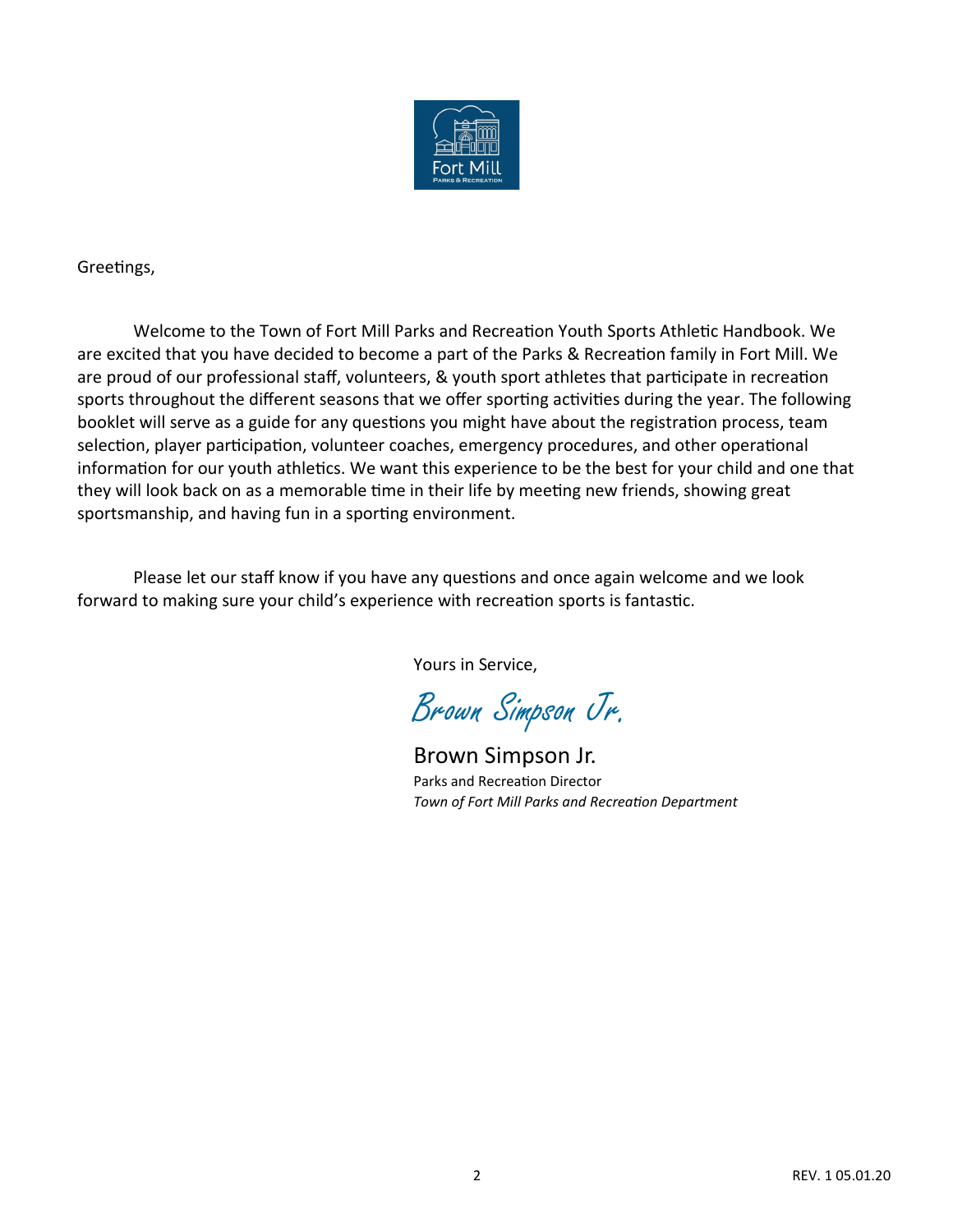## TABLE OF CONTENTS

| I. Introduction 4                        | VIII. All-Stars 10<br>a. Age Divisions 10                                                                                                                                                                       |  |
|------------------------------------------|-----------------------------------------------------------------------------------------------------------------------------------------------------------------------------------------------------------------|--|
| Purpose of Handbook 4                    |                                                                                                                                                                                                                 |  |
| FMPRD Mission Statement & Goals 4        | b. Coach Selection 10                                                                                                                                                                                           |  |
| Standards for Youth Sports 4-5           | C. Team Selection 10                                                                                                                                                                                            |  |
| II. Location and Info 5                  |                                                                                                                                                                                                                 |  |
| III. Programs & Registration 5           | d. Eligibility 10                                                                                                                                                                                               |  |
| a. Overview of Programs 5-6              | e. Financial Support 10                                                                                                                                                                                         |  |
| b. Registration Process 6-7              | IX. Safety and Emergency Planning 11                                                                                                                                                                            |  |
| IV. Post Registration/Player Selection 7 | a. Sports Medicine Procedures 11-12<br>b. Head Injuries/Concussions 12-13<br>c. Lightning Protocol 13-14<br>X. Child Abuse 14<br>a. Types of Child Abuse 14<br>b. Prevent False Accusation 14<br>XI. Coaches 15 |  |
| a. Post Registration 7                   |                                                                                                                                                                                                                 |  |
| b. Coach Selection 7                     |                                                                                                                                                                                                                 |  |
| c. How are players are assigned 7        |                                                                                                                                                                                                                 |  |
| d. Evaluations 8                         |                                                                                                                                                                                                                 |  |
| e. Draft Procedures 8                    |                                                                                                                                                                                                                 |  |
| f. Draft Style 8                         |                                                                                                                                                                                                                 |  |
|                                          | a. Coaches Role 15                                                                                                                                                                                              |  |
| g. Notification of Coach/Team 8          | b. Background Screening 15-16                                                                                                                                                                                   |  |
| V. Practices 8                           | c. Coaching Multiple Teams 16<br>d. Coaches Certification 16<br>e. Coaches Code of Ethics 16<br>f. Violations of the Code of Conduct/Ethics 17<br>XII. Parents and Spectators 17<br>a. Code of Ethics 17-18     |  |
| a. When They Start 8                     |                                                                                                                                                                                                                 |  |
| b. Practice Times 8                      |                                                                                                                                                                                                                 |  |
| c. How Often 8                           |                                                                                                                                                                                                                 |  |
| d. Location 9                            |                                                                                                                                                                                                                 |  |
| e. How Practices are Scheduled 9         |                                                                                                                                                                                                                 |  |
| f. Where are the Schedules Posted 9      | b. Corrective Action 18                                                                                                                                                                                         |  |
| VI. Games 9                              | XIII. Participants 18                                                                                                                                                                                           |  |
| a. When They Start 9                     | a. Code of Conduct 18-19                                                                                                                                                                                        |  |
| b. Days of Play 9                        | b. Corrective Action 19                                                                                                                                                                                         |  |
| c. How Often 9                           | XIV. Administrator and Officials 19-20                                                                                                                                                                          |  |
| d. How Many 9                            |                                                                                                                                                                                                                 |  |
| e. Location 9                            | Administrators Code of Ethics 20<br>a.                                                                                                                                                                          |  |
| f. Weather Cancelations 9                | Officials Code of Ethics 20<br>b.                                                                                                                                                                               |  |
| VII. Awards and Trophies 10              |                                                                                                                                                                                                                 |  |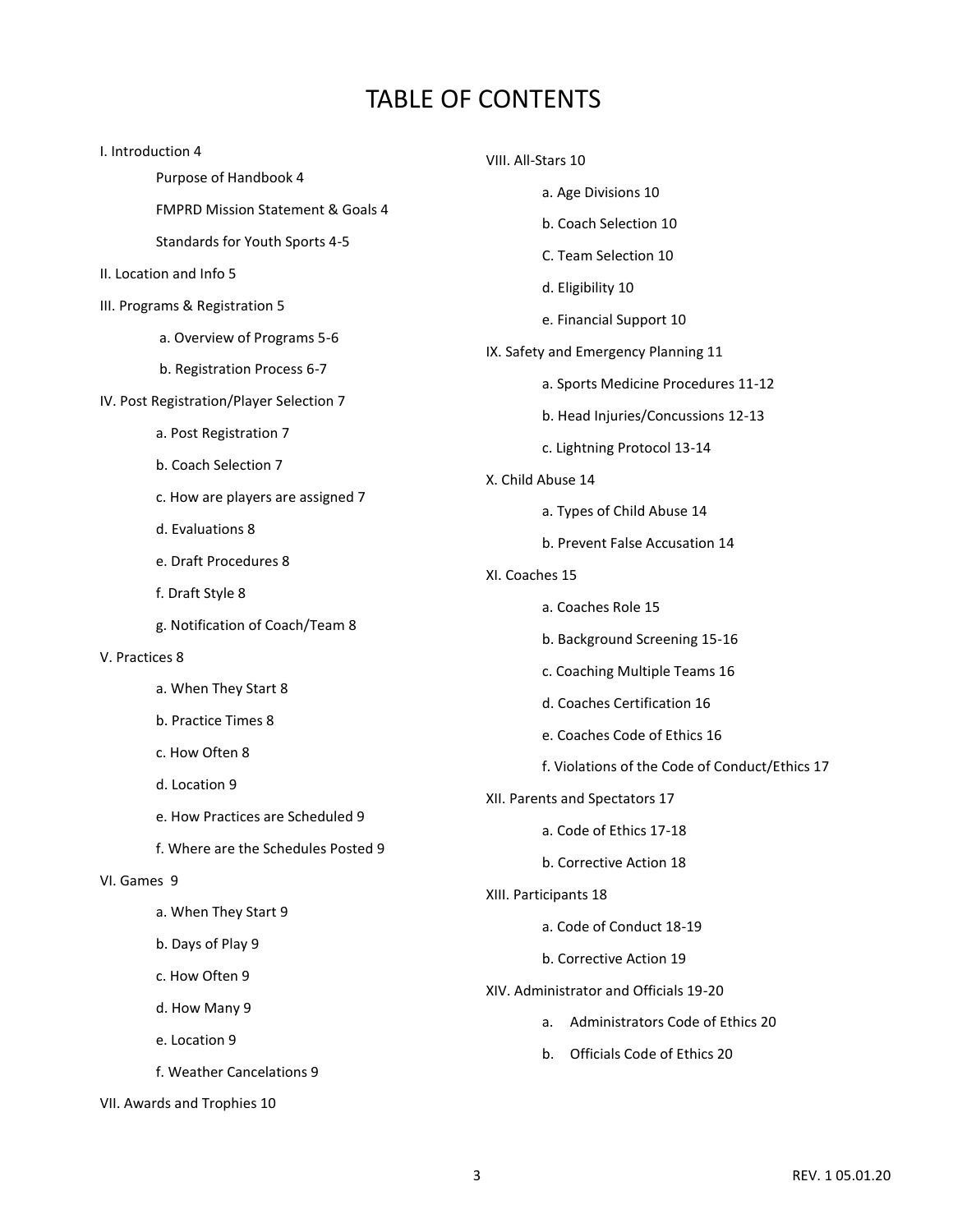## **I. Introduction**

#### **Purpose of this Handbook**

- Standardize the process of how Fort Mill Parks &Recreation Department (FMPRD) youth athletic programs are administered.
- Inform and educate how leagues are organized and conducted.
- Define expectations of all stake holders involved in sports programs from coaches, parents, players, and administrators.

#### **FMPRD Mission Statement**

The Town of Fort Mill Parks and Recreation Department strives to enhance the quality of life for the citizens of our community by providing safe and well maintained parks as well as programs that are effective, progressive and promote a positive partnership with those we serve.

#### **Goals of FMPRD's Youth Sports Programs**

- To offer every participant the opportunity to learn the fundamental skills associated with each sport.
- To emphasize the lifelong benefits of physical fitness and good sportsmanship, and to de-emphasize the importance of winning and losing.
- To ensure a safe and drug-free atmosphere for games and practices.
- To promote equal and fair treatment of every participant regardless of skill level, race, social-economic status, sex, creed, or physical ability.
- To ensure all staff, volunteer coaches, and officials are adequately trained.
- To provide a program that the citizens of the Town of Fort Mill will approve and support.

#### **Standards of Youth Sports**

To aid in the implementation of policy and procedure to Fort Mill Parks & Recreation, we will be using the standards of youth sports set forth by the National Alliance for Youth Sports, an organization dedicated to educating, equipping and empowering youth sports leaders, volunteers, and parents so all children can enjoy the lifelong benefits of sports.

#### National Standards for Youth Sports

- 1. Proper Sports Environment Parents must consider and carefully choose the proper sports environment for their child, including the appropriate age and development for participation, the type of sport, the rules of the sport, the age range of the participants, and the proper level of physical and emotional stress.
- 2. Programs based on the Well-Being of Children Parents must select youth sports programs that are developed and organized to enhance the emotional, physical, social, and educational well-being of children.
- 3. Drug, Tobacco, and Alcohol-Free Environment Parents must encourage a drug, tobacco, and alcohol-free environment for their children.
- 4. Part of a Child's Life Parents must recognize that youth sports are only a small part of a child's life.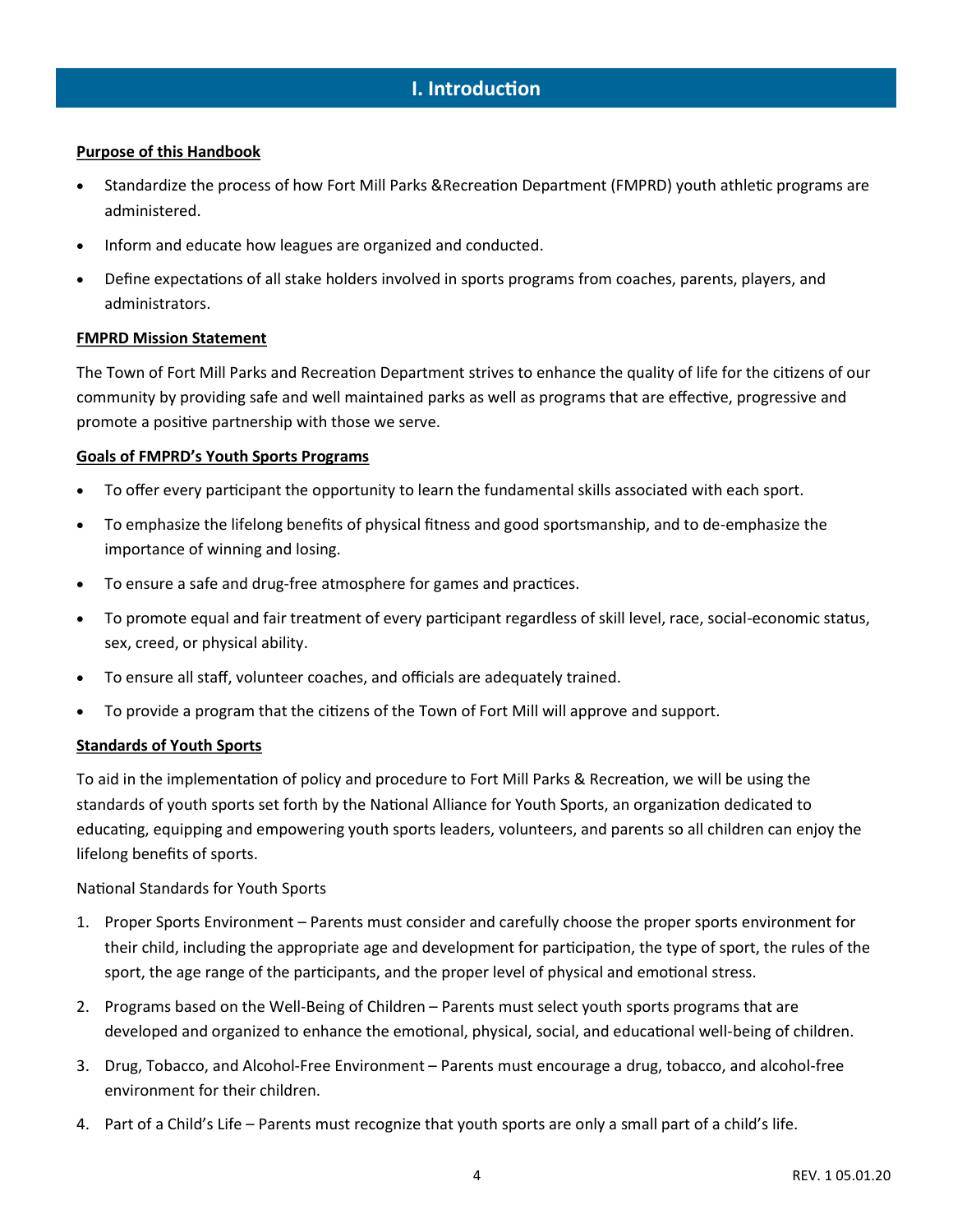- 5. Training Parents must insist that coaches are trained and certified.
- 6. Parent's Active Role Parents must make a serious effort to take an active role in the youth sports experience of their child providing positive support as a spectator, coach, league administrator, and/or caring parent.
- 7. Positive Role Models- Parents must provide positive role models, exhibiting sportsmanlike behavior at games, practices and home, while also giving positive reinforcement to their child and support to their child's coaches.
- 8. Parental Commitment- Parents must demonstrate their commitment to their child's youth sports experience by annually signing the Parent's Code of Ethics Pledge.
- 9. Safe Playing Situations- Parents must insist on safe playing facilities, healthful playing situations, and proper first aid applications, should the need arise.
- 10. Equal Play Opportunity- Parents, coaches, and league administrators must provide equal sports play opportunity for all youth regardless of race, creed, sex, economic status, or ability.

## **II. Location and Information**

The Fort Mill Parks and Recreation Athletic Department's office is located at 971 Tom Hall St., Fort Mill, SC, inside the building of the YMCA at the Complex building. FMPRD office hours are Monday-Friday 8:30AM-5:00PM.

FMPRD uses 3 websites for its operational purposes

- **Quickscores- Quickscores.com/fortmillsc** This website is used primarily for all game information such as game schedules, practice schedules, game results, league standings, league coordinator contacts, game location & addresses, coach information and game cancelations.
- **Town website– Fortmillsc.gov** This website has a page dedicated to all information about the parks and recreation page, about each sport and the season we offer, and staff contacts. Also announcements from the department can be found on this page.
- **eTrac-** *https://etrak-se1.com/etrak/cp?org=84* This website is our registration and payment platform. Citizens can setup house hold accounts for their families. They will use this website to sign up for sports, summer camps, rentals and other services through the parks & recreation department. Direct links can be found on the previous two websites

## **III. Programs & Registration**

a. Programs offered by season (ages offered will be determined season by season. Age on the control date is child's league age)

- Fall Sports– Registration typically runs June- Early August. Season runs August- Late October
	- Soccer- Ages 3-13. Control date December 31st of current year. Jersey, shorts, and socks provided
		- Ages 3-6 are instructional leagues. Jersey and socks provided
	- Baseball- Ages 7-12. Control date April 30th of following year. Jersey, hats, and socks provided
	- T-Ball/Slugger Ball– ages 3-6 instructional leagues. Jersey and hats provided
	- Softball- Ages 7-12. Control date December 31st of pervious year. Jersey and socks provided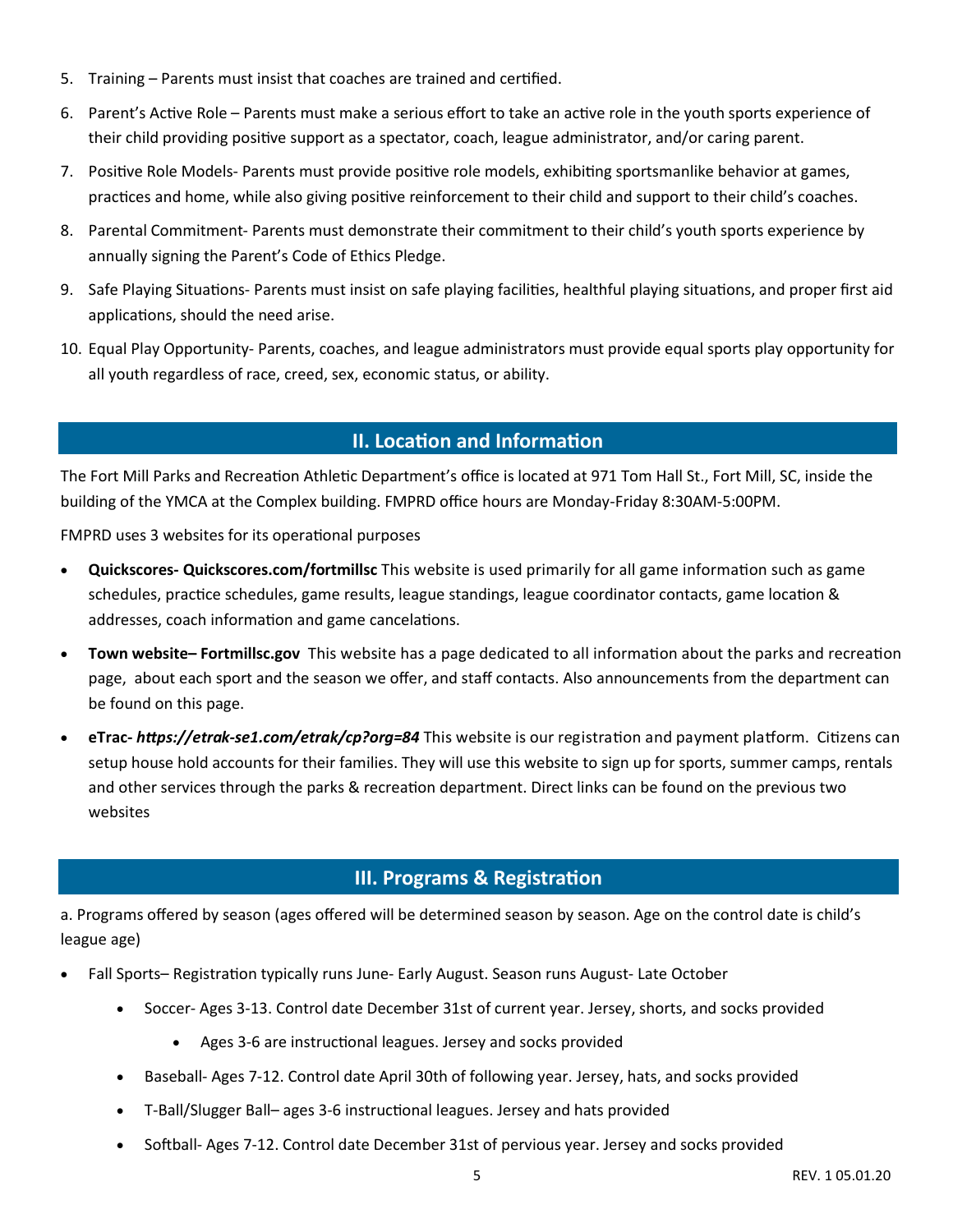*Fall Sports continued...*

- Flag Football- Ages 5-13. Control date September 1st of current year. Jersey and flag belt provided
- Winter Sports-Registration October—Early November. Season runs November-February
	- Basketball- Ages 5-18 Control date September 1st of current year. Jersey provided
- Spring Sports– Registration Early January– Early February. Season Runs February-May
	- Soccer- Ages 3-13. Control date December 31st of previous year. Jersey, shorts and socks provided
		- Ages 3-6 are instructional leagues. Jersey and socks provided
	- Baseball- Ages 7-12. Control date April 30th of the current year. Jersey, hats, and socks provided
	- T-Ball/Slugger ball– ages 3-6 instructional leagues. Control date April 30th of current year. Jersey and hats provided
	- Softball- Ages 7-12. Control date December 31st of pervious year. Jersey and Socks provided
	- Flag Football- Ages 5-13. Control date September 1st of previous year. Jersey and flag belt provided
	- Girls Volleyball Instructional Program– Ages 9-14 Control date September 1st of previous year. Jersey provided
	- Basketball– Ages 11-15. Control date Sept 1st of previous year. Jersey provided
- Seasonal Tennis Lessons
	- Tennis lessons are offered from March-October with a contracted Tennis Professional. Ages 5-18 are eligible for lessons. Sessions price varies from \$60-\$120 depending on the amount of lessons. FMPRD handles all registration for these lessons. The contracted tennis professional handles all curriculum and communications. No uniform or equipment is provided by FMPRD. Participants are expected to have a tennis racquet.

#### b. Registration Process

- On site registration- Registrants may come to our office located at the YMCA at the Complex in Fort Mill during registration periods to register. The office is open Monday-Friday 8:30AM-5:00PM
- Due to the availability of facilities, a maximum capacity may be placed on some leagues. If the capacity is met before the registration period has ended, potential registrants will be placed on a waitlist and may not be guaranteed a spot.
- Online Registration– Please visit our department page on www.fortmillsc.gov for a link to our online registration platform.
- Registration Fees– Fees for each program vary. Fees will be detailed in the registration information before every season. Fees typically range from \$70-\$115 depending on residency and sport.
- Non-Resident Fee– Registrants who live outside of York County must pay a non-resident fee (per sport, per child) of an additional \$20 per child.
- Forms of Payment– Cash, Credit/Debit Card (Visa or MasterCard), and/or Checks made payable to Fort Mill Parks and Recreation.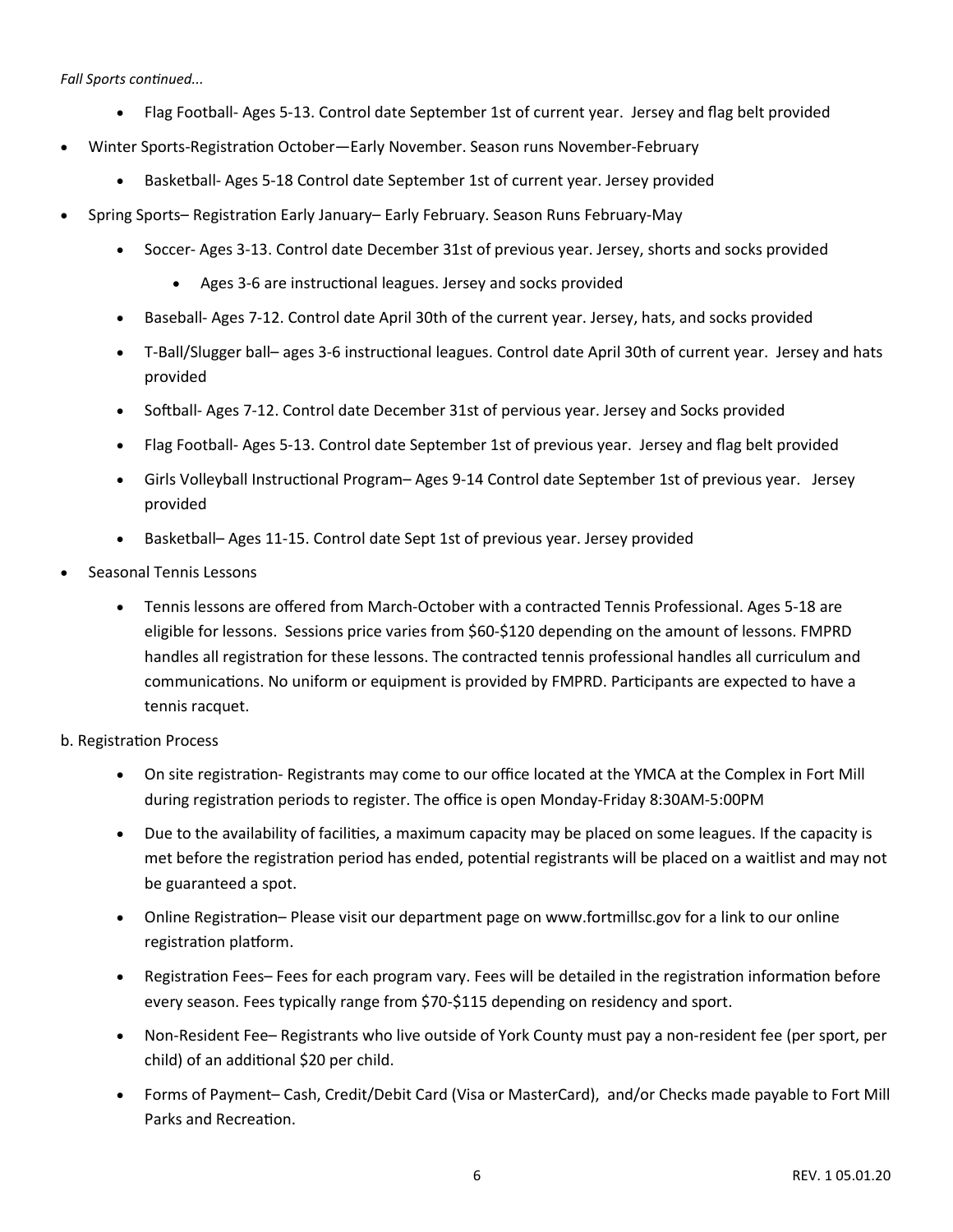#### *Registration Process continued...*

- Late Registration/Waiting List- Those wishing to register after the deadline will be placed on the waiting list. If or when a roster spot opens up, players from the wait list will be contacted (in order) to come in and register. A late fee of \$10 will apply to late registrations not on waitlist before the end of the registration period.
- Age Divisions- Age divisions will be determined on a season-by-season basis and will be detailed on the registration information. Each program has its own birthday cutoff/age control date which determines a participants "league age" . Children are allowed to "play up" at the parent's request, as long as the child's current age is within one year of the league age minimum of the next division.
- Refunds- Request for refunds should be submitted by email to the league coordinator before the deadline. The deadline to receive a full 100% refund will be set each registration period and will typically be 15 days after registration has ended. After this period no refunds will be given
- Insurance- Insurance coverage is not provided with your registration fee.
- Medical Information- Please notify the Recreation office if your child has a pre-existing medical condition on the registration form in the notes section (i.e. previous surgeries, allergies, medications, physical impairments, etc.) Also notify the coach of the condition at the first team meeting.
- School Sports Participation- A participant may play in school and FMPRD programs. The participant will not be able to play in any all-star play governed by SCAP/SCRPA (football, soccer). Parents should take into account the schedules of practice and games, and also the fatigue that may be placed on the body.

## **IV. Post Registration/Player Selection**

- a. *Post Registration* Upon the completion of the registration period, registrants will receive a letter via email from our staff. This letter will contain information for the league such as equipment needed, league coordinator, skills evaluation dates and times, and information on when teams will be made.
- b. *Coach Selection* During this time we are looking for volunteer head coaches. Those interested in head coaching should select the option on the online registration form and also send an email to the coordinator for the league.
- c. *How Players are Assigned to Teams/Coaches-* One of the many benefits of youth sports participation is meeting new people and making new friends. With the high number of registrants that participate in programs at FMPRD, it is impossible for every child to be placed on the same team as all of his/her friends, placed with a certain participant for transportation purpose, or to play for his/her coach of choice. Also to promote fairness and equal skilled teams we cannot guarantee team requests. In the younger age divisions (3–6 year olds) only, we do try to accommodate the most requests. This process is utilized in the younger age divisions because those programs are designed for instruction and development. Scores and standings are not kept or emphasized, thus balancing rosters based upon talent is not as big of a concern. Instructional age teams are randomly assigned by our registration software to have similar amounts of boys and girls. For the older age divisions (7 – 18 years old), the even distribution of talent becomes more of a factor in creating a positive experience for participants, so it is more important for coaches to select players based on ability rather than other factors.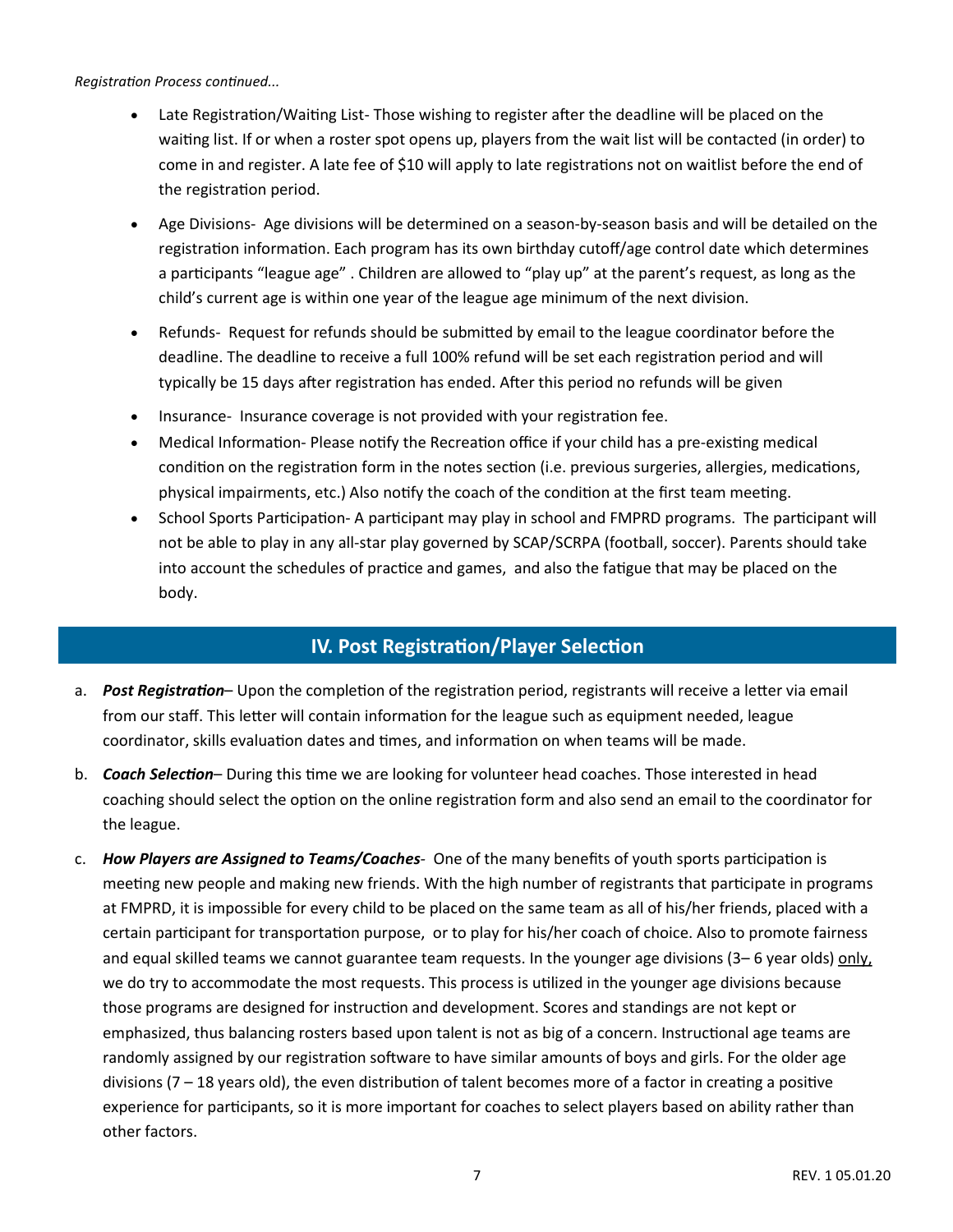*d. Evaluations-* Certain age divisions (7 and older) may conduct evaluations prior to the player draft. The purpose of evaluations is so coaches can get an idea of the skill level of all the players. Information on evaluations will be communicated prior to the end of registration. If a player misses evaluations, they will be randomly placed on a team at the end of the draft.

#### *e. Draft Procedures (7 year olds and up)*

- Head Coaches' children will automatically be placed on his/her team or drafted the first round of the draft, depending on draft factors.
- If a coach has an assistant coach or child they would like to "claim" before the draft they may do so by notifying the league coordinator and other coaches before evaluations.
- The number of assistant coaches that can be "claimed" prior to evaluations is based on the sport/roster size
	- Flag Football, basketball- 1
	- Coach pitch baseball/softball- 4
	- 9-14 baseball/softball– 2
	- U9 soccer- 3, U11 soccer- 4, U14 soccer- 5
- The coach has to take the assistant coaches' kids starting in the first/second round to hold the claim.
- Once all draft eligible players that were at evaluations or frozen are chosen; the players that weren't at evaluations will be randomly assigned to teams keeping the order of the draft. The first one will go to the coach who had the next pick and so on.
- After the coaches leave the draft the rosters are final.
- *f. Draft Style*
	- Snake– All coaches will draw a number to determine the draft order for the first round. In round two the order is reversed. The order then reverses each round until all players have been drafted.
- *g. Notification of Coach/Team***–** Coaches are instructed to contact all the players on his/her roster within 48 hours after the coaches' meeting/draft. If you have not heard from a coach by then, please contact the league coordinator FMPRD office.

## **V. Practices**

- a. *When They Start* Practices may start a day or two after the coaches meeting/draft. Coaches will notify parents when the first practice is by phone or email
- b. *Practice times* Practices are typically scheduled for weeknights anywhere between 6PM and 9PM, Saturdays between 8AM and 5PM, and Sundays between 1PM and 6PM. Practices typically last approximately one hour, depending on the sport and the age. Coaches select practice times based on availability in the coaches meeting.
- c. *How Often* Typically a team will practice two to three times per week before games begin. Once games begin teams typically schedule one or two practices per week. Frequency of practices is left up to the discretion of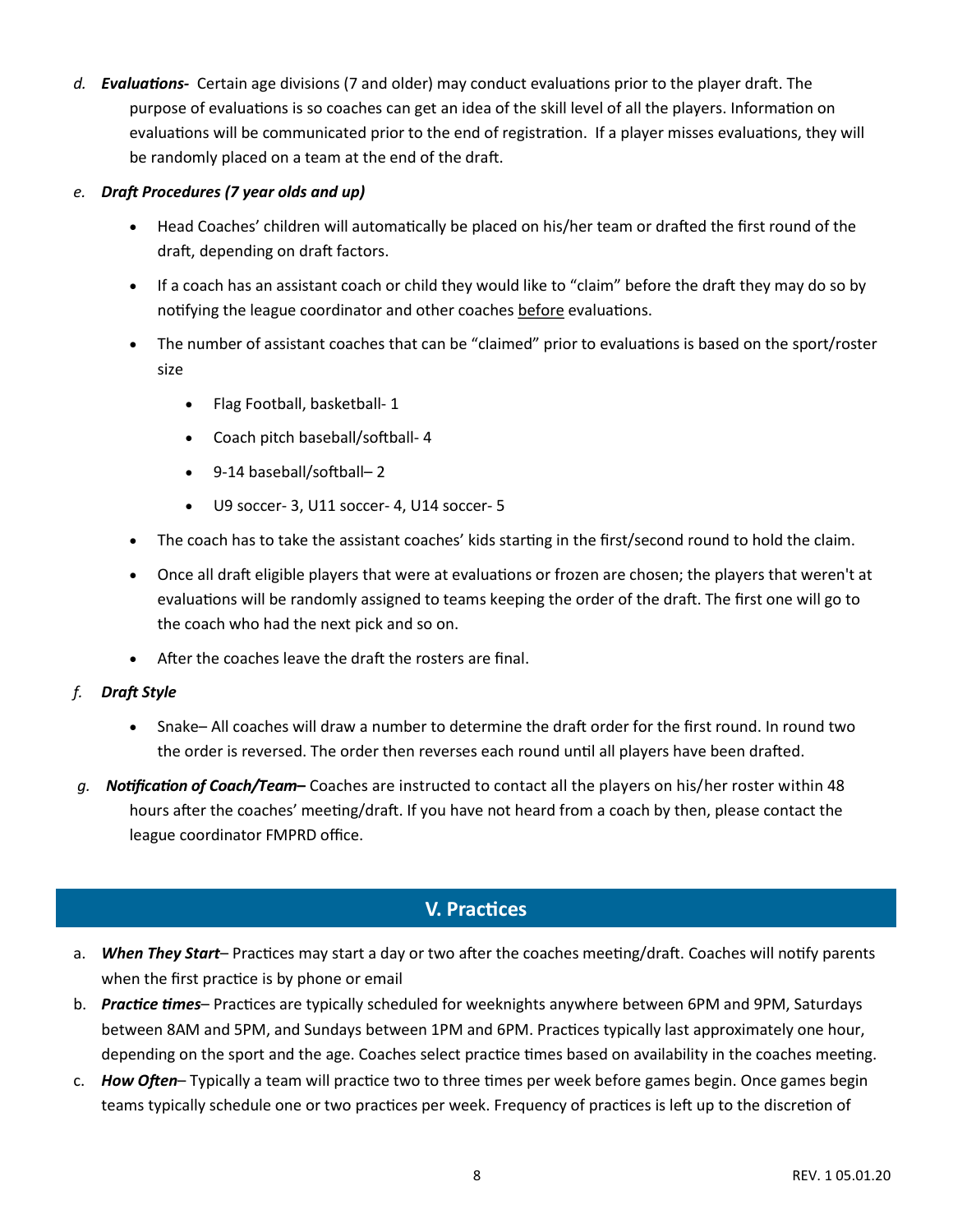*Practices continued...*

- d. *Location***–** Practices are held at various facilities around the Fort Mill area depending on the sport and age. Practices may be at a Town of Fort Mill facility or Fort Mill School District facility. The coach will notify.
- e. *How Practices are Scheduled***–** During the coaches' meeting/draft, coaches request practice dates, times, and locations. FMPRD staff will then generate a weekly practice schedule which assigns each team at least two practices.
- f. *Where are the Schedules Posted* The coach is ultimately responsible for communicating the practice schedule with his/her team. The practice schedule may be posted on the league website, quickscores.com/fortmillsc. Look under "Downloadable Files" or a link will be posted on the front page.

## **VI. Games**

- a. **When They Start** Games usually begin two to three weeks after the coaches' meeting/draft is held. The game schedule will be posted on quickscores.com/fortmillsc.
- b. **Days of Play** Due to the large number of participants in FMPRD's programs, games may be scheduled on any day of the week except Sundays unless extreme circumstances. Game days vary in each sport and league. We make all efforts to keep the same 2-3 game days each week. Factors that affect the game schedule are availability of officials and facilities. FMPRD relies heavily on Fort Mill School District facilities. The availability of locations can change.
- c. **How Often** Typically schedules will be generated giving teams 1-2 games per week. A team may also play three times per week if necessary in certain situations such as tournament play or make-ups.
- d. **How Many** For instructional leagues (typically ages 6 and below), teams will be guaranteed six games on one of the days you registered for your child. For competitive leagues (typically ages 7 & up), teams are guaranteed 9 games. Our competitive league may also host an end of the season tournament. Depending on the size of the league, all teams may not make the tournament but may be given a consolation game.
- e. **Location** Facilities used by FMPRD include town facilities and some Fort Mill School District gyms and fields. FMPRD staff may project locations for each program before registration begins. These projections are based on registration numbers from the previous year and are meant to give parents an idea as to where games be will held based upon the age division. Although every effort will be made to stick to the projections, several varying factors can change days/locations of each age division from year to year. So the projections are subject to change.
- f. **Weather Cancellations** The decision whether or not to play games or practices due to weather will be made no sooner than 3:00 PM. As soon as a decision is made, an email will be sent out to coaches and parents, and the Quickscores.com/fortmillsc website will be updated immediately. We ask that you please do not call FMPRD staff to inquire about field status. Instead, a call to the Weather Hotline can be made at 803-547-9043. If no announcement of cancelation, games and practices are still as scheduled. Every effort will be made to reschedule games that are canceled due to weather; however, in some cases the decision may be made not to make up games due to timing of the season. No refunds, partial refunds, or credits will be paid to participants due to a season shortened by inclement weather.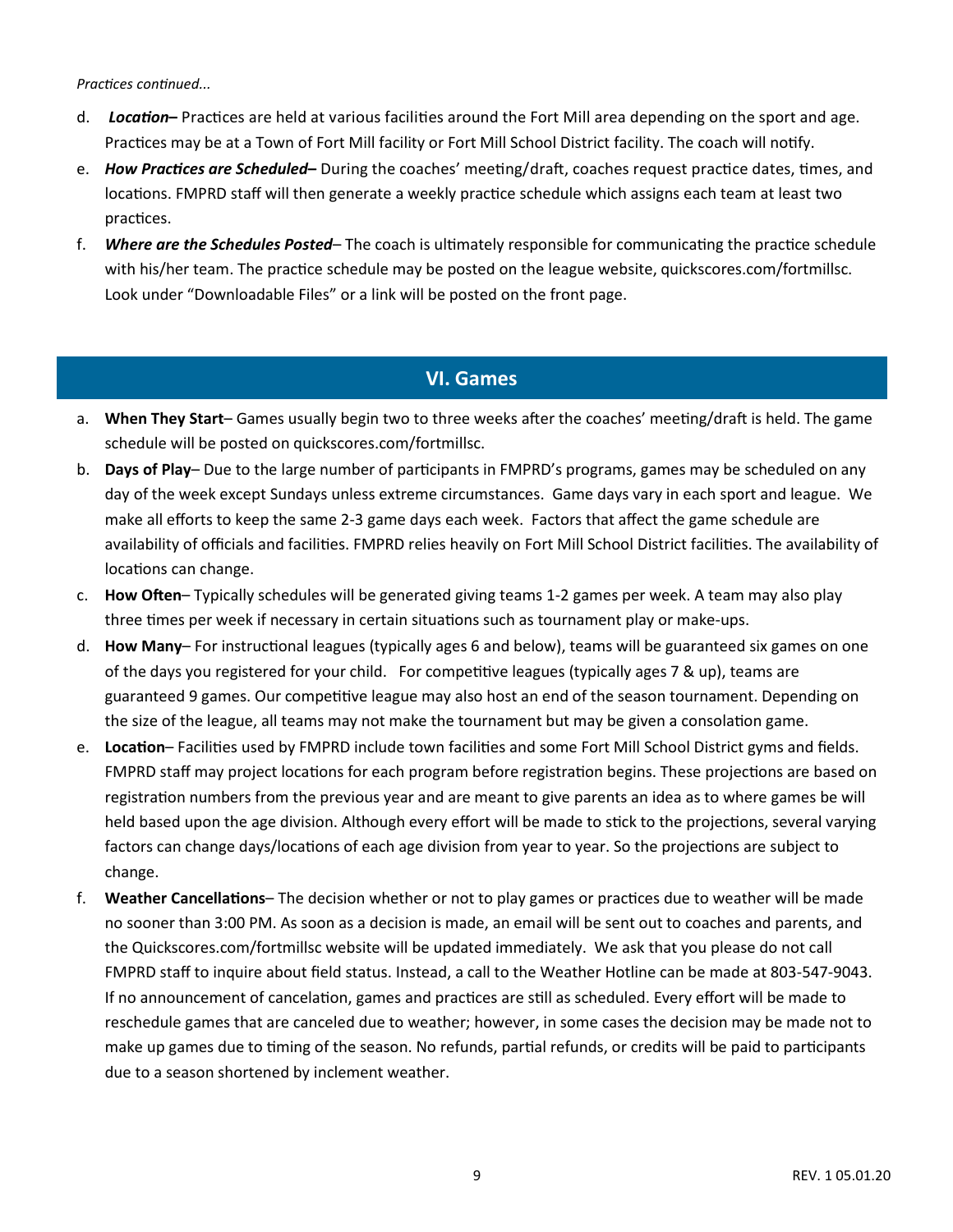## **VII. Awards & Trophies**

- All participants in instructional leagues (usually ages 3-6), will receive medallions for their participation.
- In the competitive age leagues (usually ages 7 and above), tournament champions and runner-ups will be awarded medallions. If the league does not offer a post season tournament, then the regular season champion and runner-up will receive medallions.

## **VIII. All –Stars**

- a. **Age Divisions-** All-Star teams may be selected in age divisions seven years and older. All-Star teams are offered in baseball and soccer( boys & girls).
- b. **Coach Selection** The All-Star head coach will be nominated and voted upon by the other coaches within the league. Any coach nominated must have a current NAYS coaches certification and a clean disciplinary report for the season. FMPRD staff must approve the selection. FMPRD may choose to select the All-Star coach without a coaches' vote, if we feel it 's in the best interest of the program. If a vote does occur and results in a tie, the ballot will be resent to all coaches with the two tied participants. If the second vote still results in a tie, FMPRD may choose the coach.
- c. **Team Selection** All regular season coaches will nominate a maximum of 4 kids from their teams who they feel are All-Star worthy. Those nominations may be invited to an All-Star evaluation conducted by the All-Star head coach. The All-Star head coach will then select all players for the team.
- d. **Eligibility** Players may be deemed ineligible for All-Stars for any of the following:
	- They are not a resident of the Town of Fort Mill
	- They did not participate in the minimum game requirement
	- They did not have a clean disciplinary report during the season, exhibited poor attitude or sportsmanship.
- e. **Financial Support-** FMPRD will cover all tournament entry fees for competitions. FMPRD plays baseball under the Dixie Youth Baseball sanction and soccer under the South Carolina Recreation and Parks Association.
	- All-Star participants are responsible for all expenses related i.e., uniforms, travel, lodging, and meals
	- FMPRD will set up a vendor to order uniforms and help facilitate payments from parents to the vendor. Uniform cost can vary from \$30-\$60 depending on vendor and accessories for uniform agreed on by the team.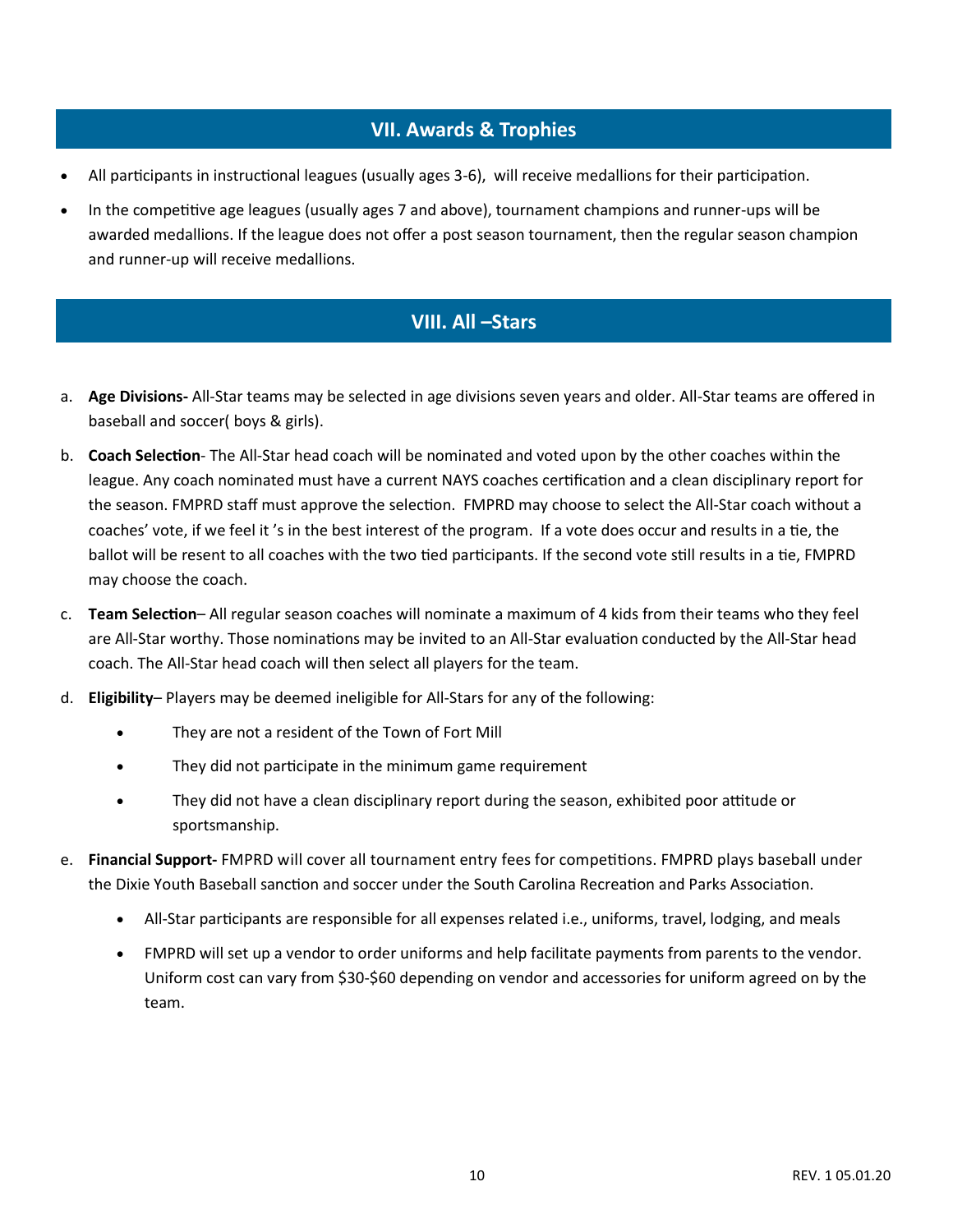## **IX. Safety and Emergency Planning**

#### **A. Sports Medicine Policies and Procedures**

#### *Emergency Action Plan for Fort Mill Parks & Recreation Department*

Coach Information:

Whenever working with youth athletes, all head and assistant coaches are responsible for the following:

- knowing the location of the nearest emergency telephone
- having a first aid kit available (which is provided by FMPRD)
- knowing and implementing the proper emergencies procedures as detailed below :

The emergency plan of action for Fort Mill Parks & Recreation athletics uses the three American Red Cross First Aid steps listed below:

**CHECK:** First aid assessment to determine the necessity for assistance

**CALL:** If assistance is needed, determine if the injury is life threatening:

- For a non-life threatening injury- send a responsible person to notify the program director or site supervisor.
- For a life-threatening situation send a responsible person to call 911. Be sure the person knows the address and location of the injured athlete.

**CARE:** Remain with the injured athlete and provide appropriate first aid until EMS arrives to take over.

This will be reviewed with coaches at the preseason coaches meeting

#### **Injuries at Practices or Competitions:**

If the coach feels the injury is immediately life threatening, 911 should be called first.

The head coach will initiate the emergency plan if necessary, assisted by the assistant coach or responsible adult. The assistant coach or responsible adults near are responsible for maintaining order with the rest of the team and keeping them away from the injured person. The site supervisor assists as needed.

If transport to medical facility is needed, the head coach will send a responsible person to call 911. The head coach and/or player's guardian will remain in control of the student-athlete until EMS personnel arrive to take over.

#### **Most Injuries Fall into One of Three Categories**

- 1. Athlete needs transported to a hospital or medical facility Call 911
	- Direct blow to the abdomen, which results in vomiting, severe pain, or signs of shock (rapid, weak pulse, drowsiness, shallow but rapid respirations, cool, clammy, and/ or pale skin)
	- A head injury with any loss of consciousness, vomiting, severe headache, slurred speech, tingling or numbness in both extremities, or is unable to communicate
	- Any severe bleeding that cannot be controlled in a few minutes with direct compression, elevation, and application of ice
	- An injury to an extremity that results in severe loss of function, circulation, or sensation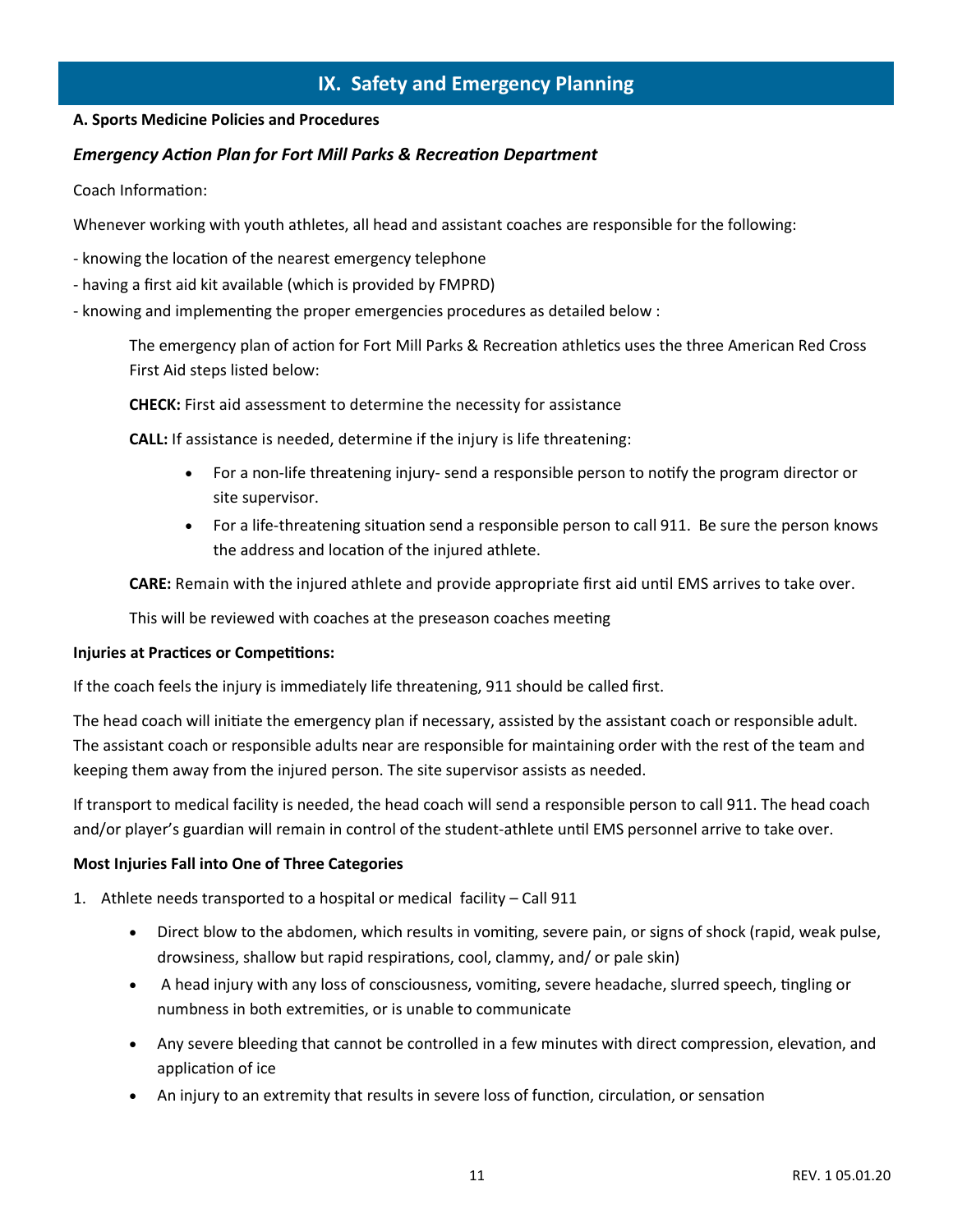*Injury Categories continued...*

- Any obvious fracture or deformity of a major limb
- Athlete showing signs of distress or shock

#### 2. Athlete should not continue and needs further care before returning

- An athlete has experienced a head injury
- Athlete is bleeding. May not continue until bleeding is fully stopped and others will not be at risk of exposure.

## *Note: If large amount of blood is on uniform athlete cannot come back to play until uniform is thoroughly cleaned and sanitized or replaced*

- Athlete is favoring injured part in any way (i.e., limping) or has pain with activity
- The injury does not seem serious but the athlete does not want to or coach feels he/she should not continue.

#### 3. Athlete can continue participating

- Injury is to an extremity and athlete is fully functional (i.e., no limping, can run, sprint, cut, hop and do a full squat all without pain)
- Athlete is not bleeding, and the wound dressed so that others are not at risk of exposure
- Athlete is in no other distress and wants to continue

Keep watching the athlete for signs of favoring the injured area or other indications that the injury is worse than first expected. When in doubt, always err on the side of safety. If there is any question remove the athlete from competition and guardian should take participant to primary care physician or medical facility.

#### **B. Head Injuries/Concussions**

If your child has suffered a head injury during athletic participation, he/she will need to rest and avoid any strenuous activity. Please *do not* give your child any medications unless directed to do so by a physician. The physician will need to know all the symptoms your child is experiencing to manage them properly.

The below symptoms are those that your child is/was experiencing. Please notate any symptoms and notify physician. **If these symptoms persist, worsen, or are compounded by other symptoms, please seek immediate medical attention.** 

| .<br><br><br><b>JLVLIL</b> |                            |                        |
|----------------------------|----------------------------|------------------------|
| 0                          | 2<br>3<br>6<br>1<br>4<br>5 |                        |
| Headache                   | <b>Drowsiness</b>          | Neck Pain              |
| Nausea or vomiting         | Pressure in head           | <b>Blurred vision</b>  |
| <b>Balance problems</b>    | <b>Dizziness</b>           | Sensitivity to noise   |
| Feeling slowed down        | Sensitivity to light       | Don't feel right       |
| Difficulty concentrating   | Feeling like in a fog      | Fatigue or low energy  |
| Confusion                  | Difficulty remembering     | Trouble falling asleep |
| More emotional             | Irritability               | Sadness                |
|                            | Nervous or anxious         |                        |

#### **Symptom Scale None Mild Moderate Severe**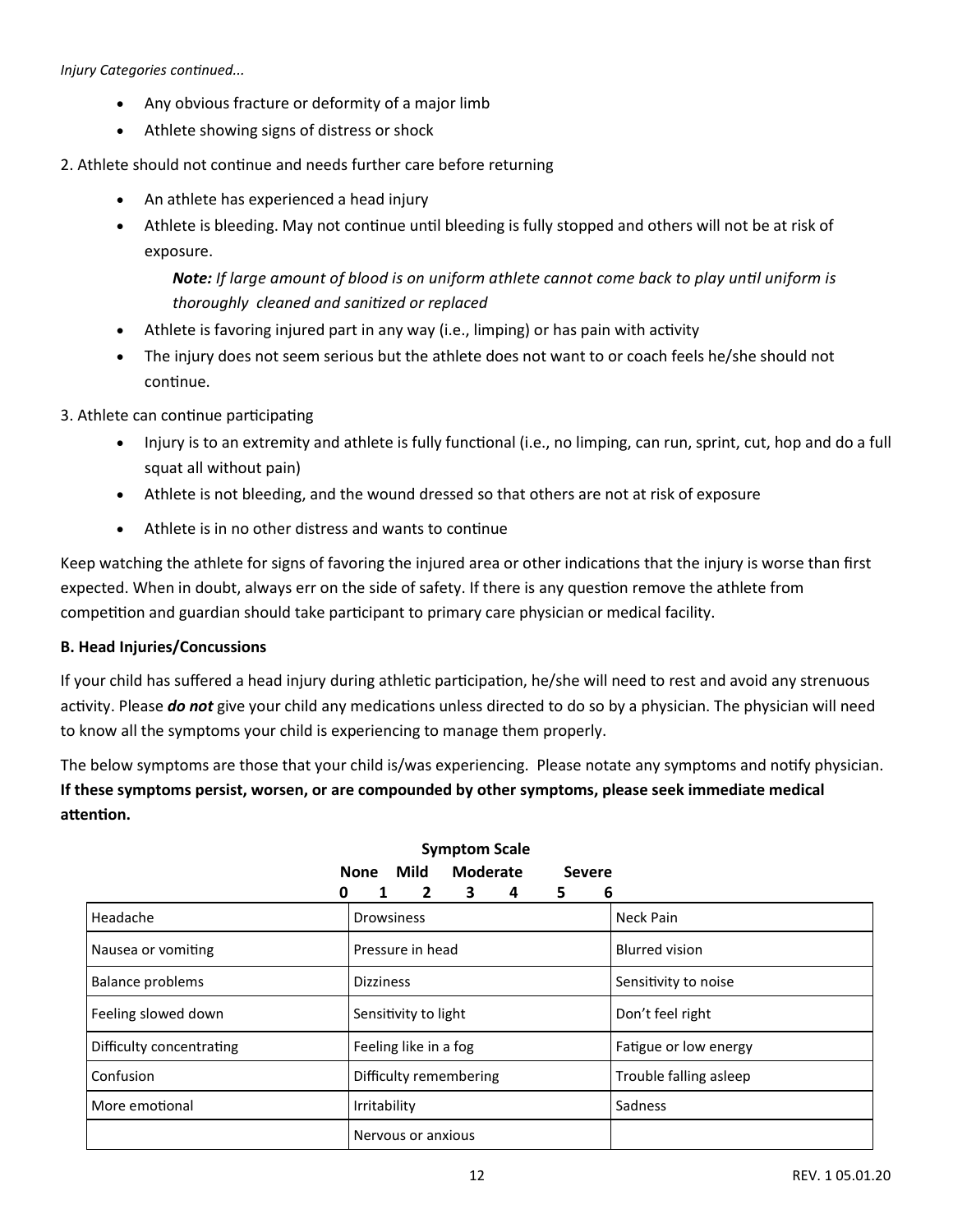#### *Signs to Watch for*

Problems could arise over the first 24-48 hours.

Athlete should not be left alone and must go to a medical facility at once if they:

- Have a headache that gets worse
- Are very drowsy or can't be awakened (woken up)
- Can't recognize people or places
- Have repeated vomiting
- Behave unusually or seem confused; are very irritable
- Have seizures (arms and legs jerk uncontrollably)
- Have weak or numb arms or legs
- Are unsteady on their feet; have slurred speech

Remember, it is better to err on the side of safety.

#### *Return to Play*

Athletes should not be returned to play the same day of injury. When returning athletes to play, they should follow a Stepwise Symptom-Limited Program, with stages of progression.

For example:

- 1. Rest until asymptomatic (physical and mental rest)
- 2. Light aerobic exercise (i.e., stationary cycle)
- 3. Sport-specific exercise
- 4. Non-contact training drills (light resistance training)
- 5. Full contact training after medical clearance
- 6. Return to competition (game play)

There should be approximately 24 hours (or longer) for each stage and the athlete should return to step one if symptoms re-occur.

#### **C. Lightning Protocol**

*Summer is the peak season for one of the nation's deadliest weather phenomena— lightning. But don't be fooled, lightning strikes year round. In the United States, an average of 54 people are reported killed each year by lightning. Most of these tragedies can be avoided if proper precautions are taken. – National Weather Service* 

#### **LIGHTNING CAN STRIKE UP TO 25 MILES AWAY FROM A LIGHTNING CLOUD!!**

In an effort to continue to create the safest environment for our youth sports participants, volunteers, parents, and spectators, FMPRD trains staff and officials on the guidelines of *lightning safety*. FMPRD follows the lightning protocols of the National Federation of High Schools which states the following:

 *When thunder is heard or lightning is seen, the leading edge of the thunderstorm is close enough to strike your location with lightning. Suspend play for at least 30 minutes and vacate the outdoor activity to the previously designated safer location immediately.*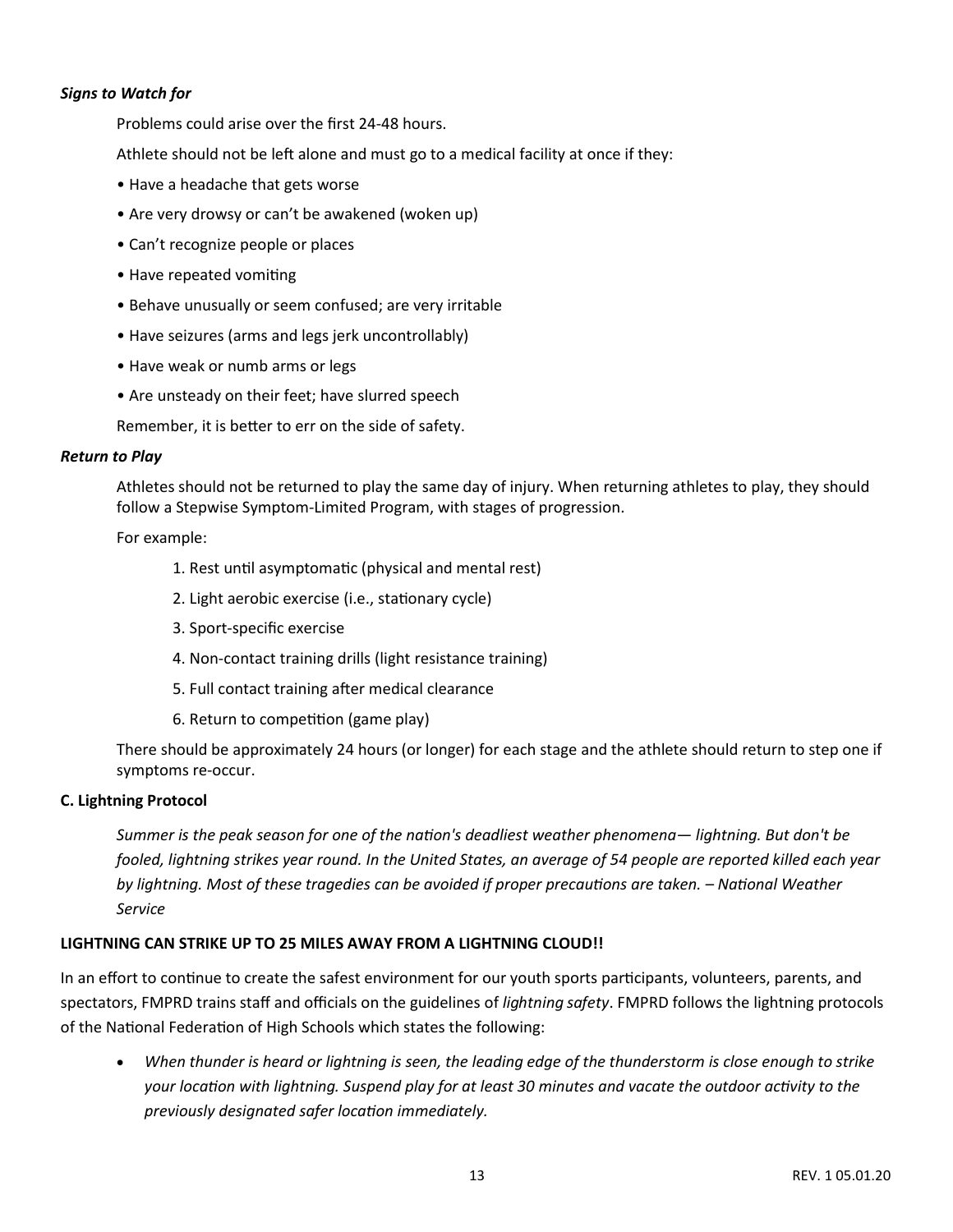#### *Lightning Protocols Continued*

- *30-Minute Rule. Once play has been suspended, wait at least 30 minutes after the last thunder is heard or lightning is witnessed prior to resuming play.*
- *Any subsequent thunder or lightning after the beginning of the 30-minute count will reset the clock and another 30-minute count should begin.*

#### **Safe Shelter**

Athletes, Coaches, and spectators must be evacuated to a lightning-safe shelter. A lightning safe shelter has four walls, a floor and ceiling, and plumbing and/or wiring. Fully enclosed metal-topped vehicles can serve as safe shelter. During lightning delays, athletes and spectators should NOT be on fields, in dugouts, bleachers, or anywhere outside in the park. The only acceptable shelter is in a building or vehicle as described above.

## **X. Child Abuse**

If maltreatment of a child is reasonably suspected, a report should be made with Department of Social Services so that a qualified and experienced person can investigate the situation. If immediate assistance is required, call the Fort Mill Police Department dispatch at 803-547-2022, or if it is an emergency, call 911. Before filing a report, please inform the league coordinator of FMPRD of the situation.

There are four types of abuse to be aware of:

**Emotional**– This is a pattern of behavior that attacks a child's emotional development and sense of self-worth. Examples include constant criticizing, belittling, insulting, rejection, and providing no love, guidance, and/or support. Emotional abuse is sometimes referred to as verbal abuse or mental abuse.

**Sexual**– This is the exploitation of a child for the sexual gratification of an adult. It may range from exhibitionism and fondling to intercourse or use of a child in the production of pornographic materials.

**Physical**– This is non-accidental physical injury which is inflicted by another person and may include severe beatings, burns, human bites, strangulation, or immersion in scalding water, with bruises, welts, broken bones, scars, or serious internal injuries.

**Neglect**– This is the withholding and/or failure to provide a child with the basic necessities of life (i.e., food, clothing, shelter, medical care, attention to hygiene, or supervision needed for optimal physical growth and development)

Tips to Prevent False Accusations:

- Avoid being alone with a child
- Stay within sight of others
- Respect privacy
- Avoid sexual jokes, comments, or gestures
- Set and respect boundaries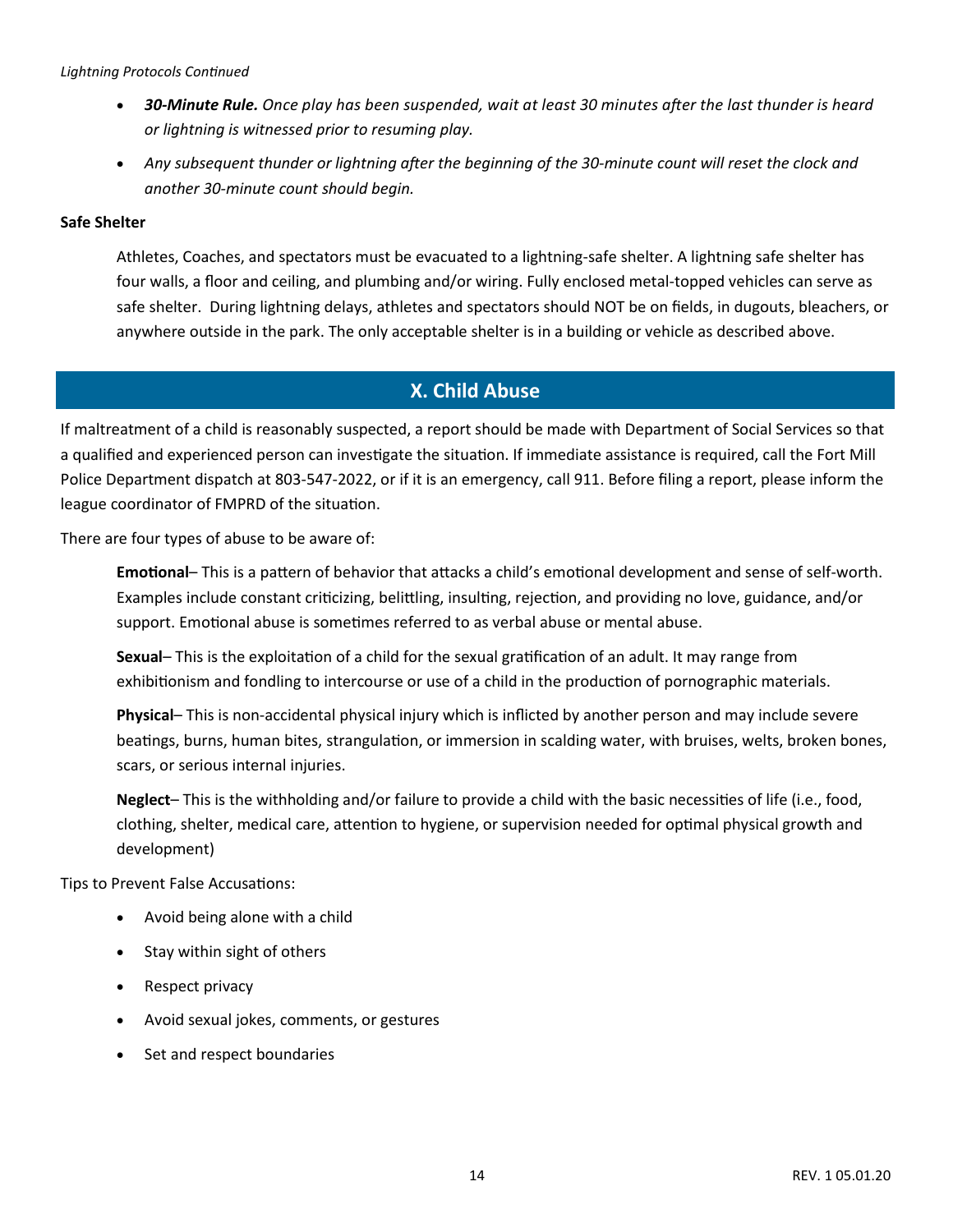## **XI. Coaches**

- a. **Coaches Role-** Volunteer coaches play a pivotal role in our mission and the success of our department. Coaches are to understand their role is to be taken serious and view themselves as volunteer employees of Fort Mill Parks and Recreation Department. Emphasis shall be placed on choosing the most qualified coaches that not only display a good knowledge of the sport but also display good characteristics outside of sport. Characteristics include the following:
	- Integrity– a good coach should respect and understand the need for rules. He/she should never attempt to circumvent the rules in any way.
	- Enthusiasm–adding emotion to effort. A good coach must show enthusiasm in order to encourage and excite his/her players.
	- Patience– A good coach should not push children beyond their limits in terms of practice. Coaches should create an environment of learning and fun, not one of stress and negativity.
	- Sportsmanship– Set the example. All the kids on your team and their parents are watching how you react to a bad call or treat the other team's coaches, players, and fans. Show them that you win and lose with class and respect.
	- Perspective– Understand that there are far more important things in life than losing a game in youth sports. Everyone should want to do well and everyone should want to win, but losing a game is not the end of the world. A youth sports coach's success is measured by the respect he/she gains from players, parents, and officials – not wins and losses.
	- Positive Attitude– A coach should encourage his/her players. Avoid negative remarks towards players and officials. Creating a positive environment during games and practices will be more enjoyable for all involved.
	- Preparation– Have an organized plan for practices. Be familiar with the rules of the game and the policies of the league.
	- Communication– Be accessible to parents. Keep them in the loop with plans and schedules. Setting up an email distribution list with all the parents on your roster is a great way to keep good lines of communication.
	- Concern for Safety– A coach should always consider the safety and welfare of his/her players above anything else. If there is a safety concern you need assistance with, contact your league coordinator immediately.
- b. **Background Screenings—** Fort Mill Parks & Recreation Department has the responsibility to protect the wellbeing and safety of all participants. As an extension of its on-going efforts to support this initiative, the Town of Fort Mill Parks & Recreation Department has created a strategy to ensure that every volunteer meets a minimum standard that would provide participants with a safe environment. FMPRD has adopted a mandatory background screening policy for volunteers. In order to volunteer with FMPRD programs, individuals must complete an application with our background screening vendor. At the cost to FMPRD, all volunteer applications will be screened nationally by AEGIS Security and Investigations. The purpose of the policy is to identify individuals with a criminal background.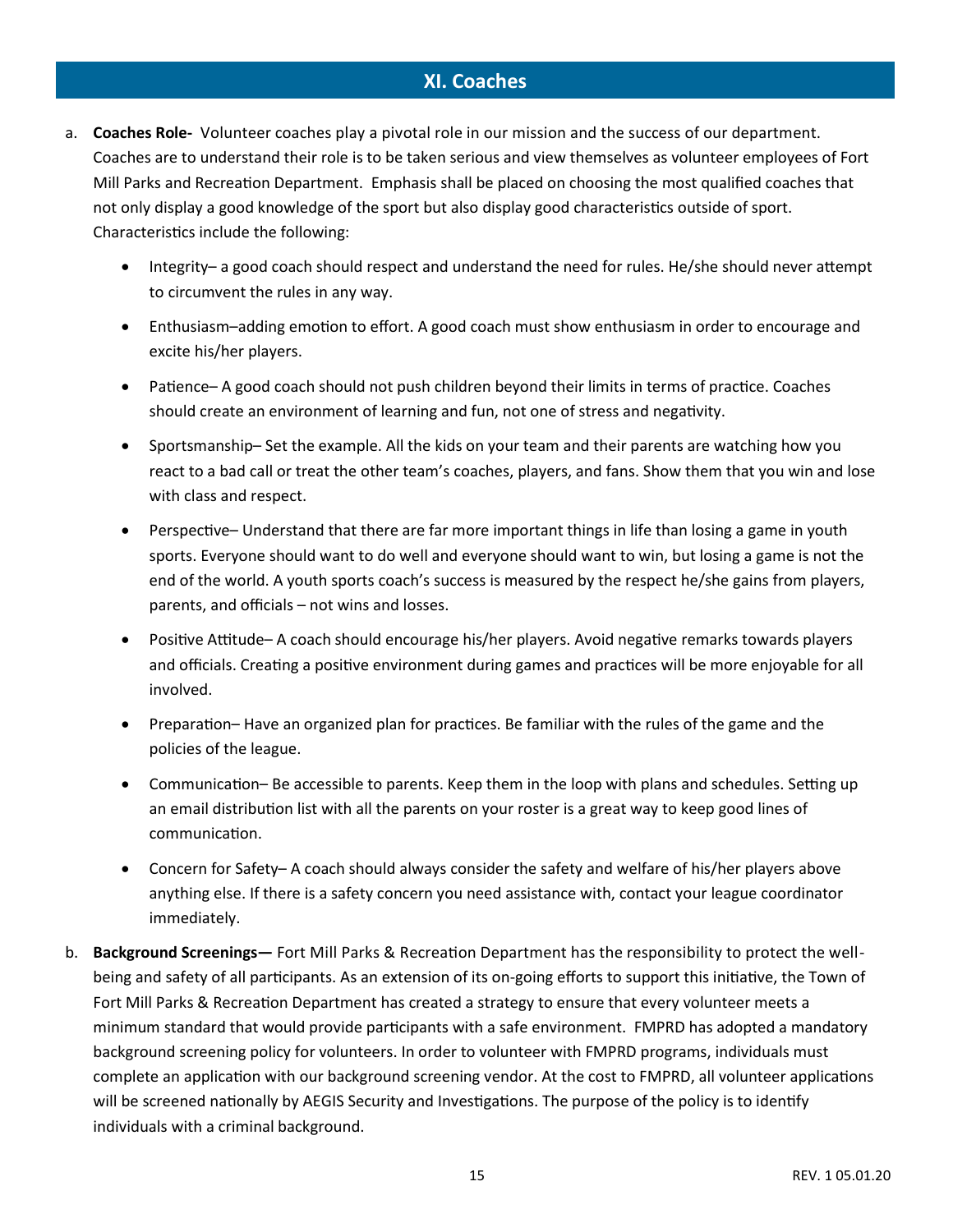Application Disqualifiers

- Any Felony Conviction within 10 years
- Any Sexual Related Crime
- Any Drug Conviction within the last five years or multiple convictions within 10 years
- Two or more DUI Convictions within the last five years
- Any Misdemeanor Violence within seven years
- Falsifying Application
- Any Misdemeanor Contributing to the Delinquency of a Minor

#### Appeal Process (In Case of a Disqualified Applicant)

If the applicant disputes the finding of the background check, they can appeal to FMPRD where they may receive a copy of their background check.All information contained in the application and the findings are held in confidence. Information is not shared with outside organizations or individuals.

- c. **Coaching Multiple Teams-** We do allow coaches to be the head coach for more than one team per season. We do not encourage this as we can not guarantee all the schedules will be worked out. We encourage coaches that do coach multiple teams to be sure to have assistant coaches.
- d. **Coaches Certification–** FMPRD requires that all volunteers who want to coach youth sports must complete and maintain certification through the National Alliance for Youth Sports Coach Training & Membership Program. This is required in an effort to properly educate and prepare coaches for the responsibilities associated with working with children in a youth sports environment. This certification trains coaches on the philosophy of youth sports, injury prevention, practice organization, game rules, dealing with common issues, and much more. The cost of the certification is \$20 per coach, per year, and is paid for by FMPRD. Once a coach has been selected and approved to coach, he/she will be emailed instructions on how to go online and go through the training. For more information visit NAYS.org.
- e. **Coaches Code of Ethics–** As part of the NAYS Coach's Training and Certification, coaches will pledge to abide by the following Code of Ethics:
	- I will place the emotional and physical well being of my players ahead of a personal desire to win.
	- I will treat each player as an individual, remembering the large range of emotional and physical development for the same age group.
	- I will do my best to provide a safe playing situation for my players.
	- I promise to review and practice basic first aid principles needed to treat injuries of my players.
	- I will do my best to organize practices that are fun and challenging for all my players.
	- I will lead by example in demonstrating fair play and sportsmanship to all my players.
	- I will not cheat or engage in any form of unethical behavior that violates league rules.
	- I will provide a sports environment for my team that is free of drugs, tobacco, and alcohol, and I will refrain from their use at all youth sports events.
	- I will be knowledgeable in the rules of each sport that I coach and I will teach these rules to my players.
	- I will use those coaching techniques appropriate for all of the skills that I teach.
	- I will remember that I am a youth sports coach and that the game is for children and not adults.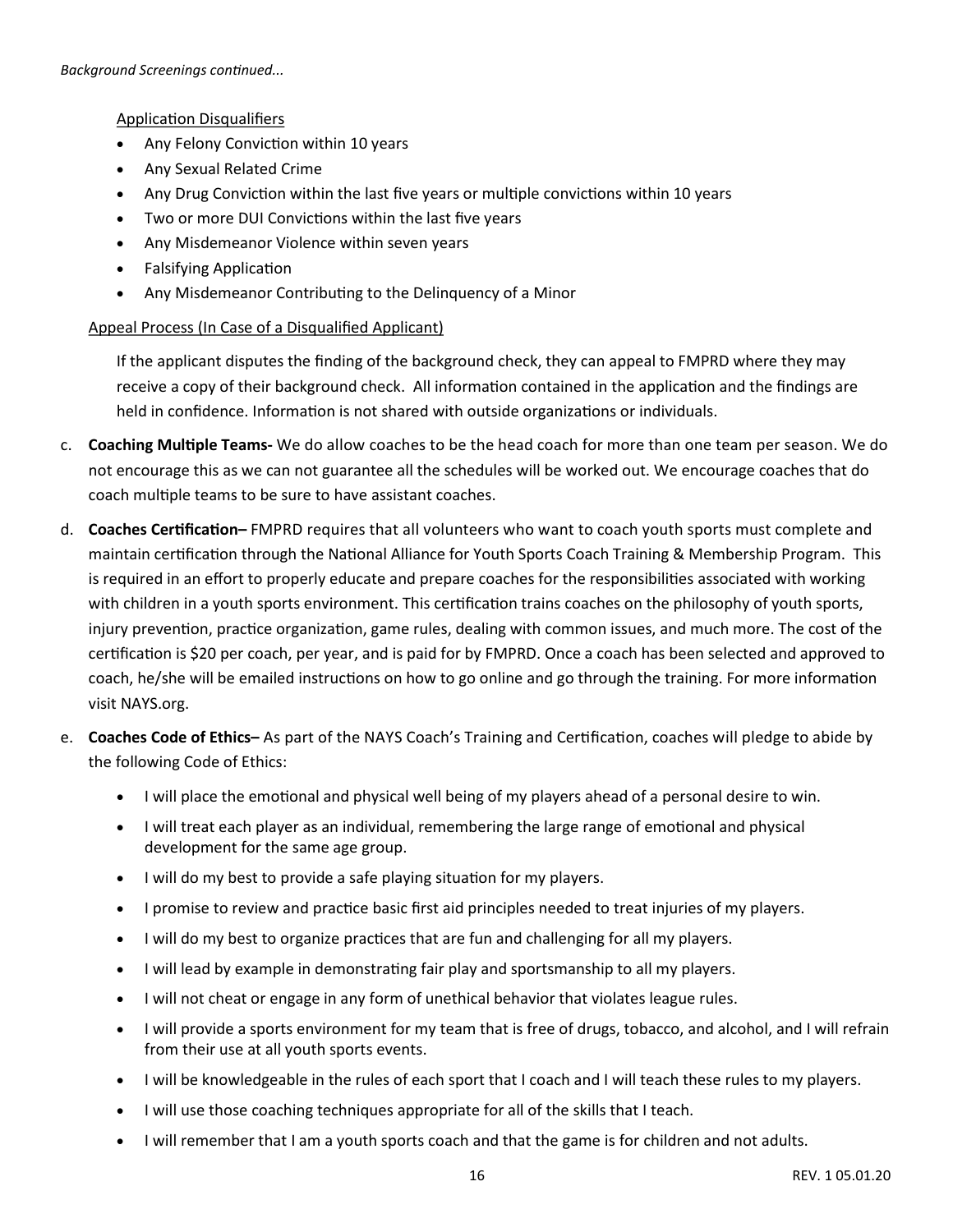#### **f. Violations of the Code of Conduct/Ethics**

- Possible Actions Include:
	- Warning to the coach accompanied by apology from the coach
	- Probation
	- One Game Suspension
	- Multiple Game Suspension
	- Season Suspension
	- Permanent Revocation of Certification, thus inability to continue as FMPRD coach
- Factors that might suggest a more lenient sanction include:
	- First offense
	- Remorse
	- Apparent desire to reform
	- Other good coaching attributes
	- History of dedication to youth sports
- Factors that might suggest a harsher sanction include:
	- Child endangerment
	- Violation of law
	- Prior violations
	- Lack of remorse
	- Number of Expected Behaviors violated
	- Breach of duties as a role model
	- Extraordinarily poor judgment around children
	- Lying or not being forthcoming

## **XII. Parents and Spectators**

#### **Code of Ethics**

In order for a program to be truly successful, it takes the cooperation of players, coaches, officials, league administrators, spectators, and especially parents. Parents and spectators are expected to read, understand, and abide by the following Code of Ethics provided by the National Alliance for Youth Sports:

- I will encourage good sportsmanship by demonstrating positive support for all players, coaches, and officials at every game, practice, or other youth sports events.
- I will place the emotional and physical well-being of my child ahead of a personal desire to win.
- I will insist that my child play in a safe and healthy environment.
- I will require that my child's coach be trained in the responsibilities of being a youth sports coach and that the coach upholds the Coaches' Code of Ethics.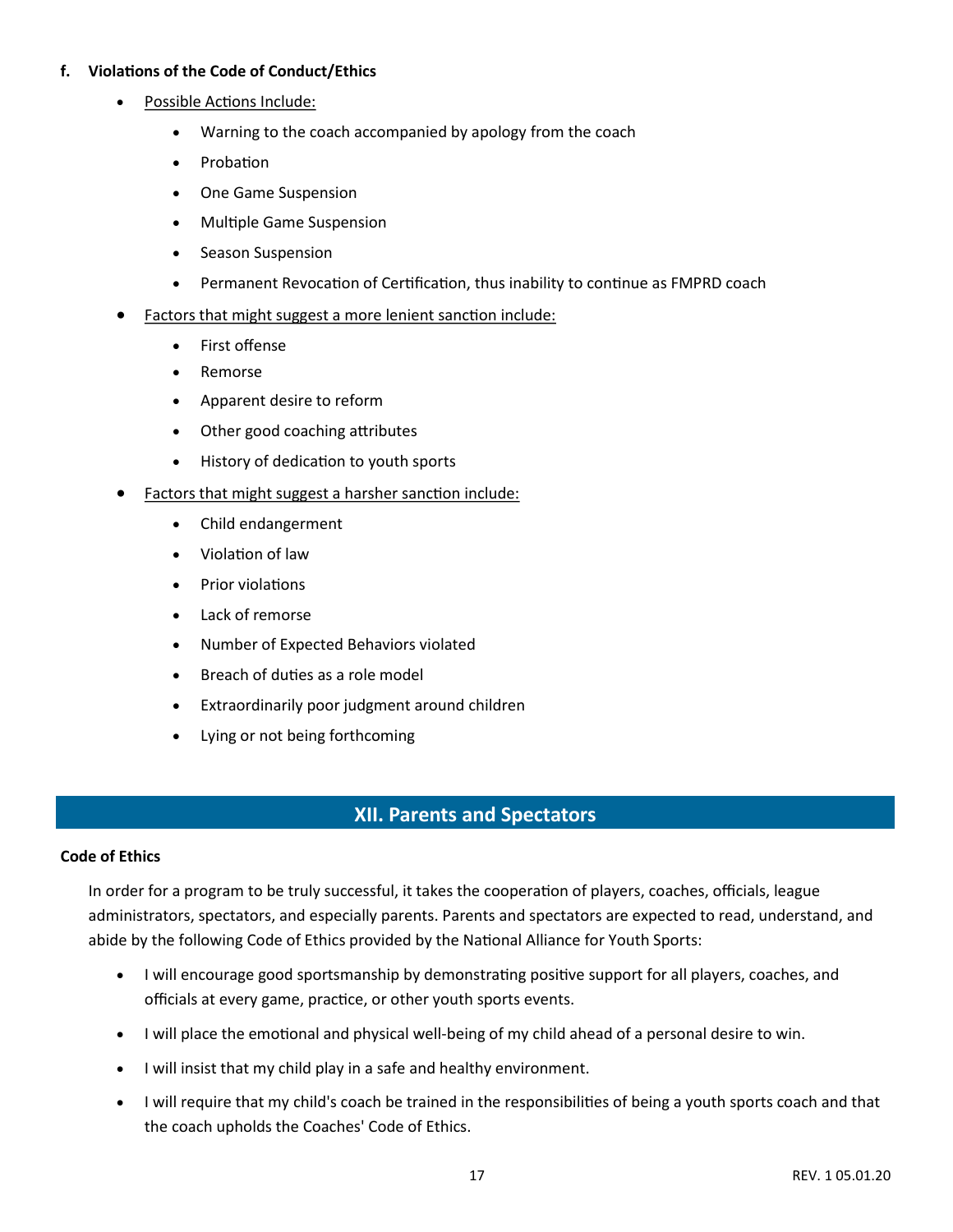*Parents Code of Ethics continued...*

- I will demand a sports environment for my child that is free from drugs, tobacco, and alcohol, and will refrain from their use at all youth sports events.
- I will remember that the game is for youth, not for adults.
- I will do my very best to make youth sports fun for my child.
- I will help my child enjoy the youth sports experience by doing whatever I can, such as being a respectful fan, assisting with coaching, or providing transportation.
- I will ask my child to treat other players, coaches, fans, and officials with respect regardless of race, sex, creed, or ability.

#### **Corrective Action**

Parents who do not follow the above Code of Ethics will be subject to corrective action. It is the philosophy of FMPRD that parents should not spoil the experience of participation in youth sports for the children. The following guidelines have been established for addressing problems with parents/spectators. *Note: These guidelines are not absolute in dealing with behavioral problems. Severe situations could warrant harsher sanctions.* 

Step 1– Verbal Warning– League administrator and/or coach will discuss the undesirable conduct with parents and stress that this behavior will not be tolerated. Coach will document this conversation and submit to FMPRD.

Step 2– Written Warning– League administrator, coach, or official will notify FMPRD of continued breach of Code of Ethics and FMPRD will arrange a meeting with the parents. A formal letter of reprimand will be given to the parent stating that the next offense could lead to a suspension or ban.

Step 3– Game Suspension– A letter of suspension will be drafted by FMPRD staff explaining that the parent will be banned from attending the teams next scheduled contest. The next offense could result in a season-long suspension.

Step 4– Season Long Suspension– The parent will be banned from attending any future league contests. The parent's child may also be removed from the program for the remainder of the season.

## **XIII. Participants**

In order for a program to be truly successful it takes the cooperation of players, coaches, officials, league administrators, spectators, and especially parents. Participants are expected to read, understand, and abide by the following Code of Ethics provided by the National Alliance for Youth Sports:

- I will demonstrate and encourage good sportsmanship to fellow players, coaches, officials, and parents at every game and practice.
- I will attend every practice and game that I can and will notify my coach if I cannot attend.
- I will expect to receive a fair and just amount of playing time.
- I will do my very best to listen and learn from my coaches.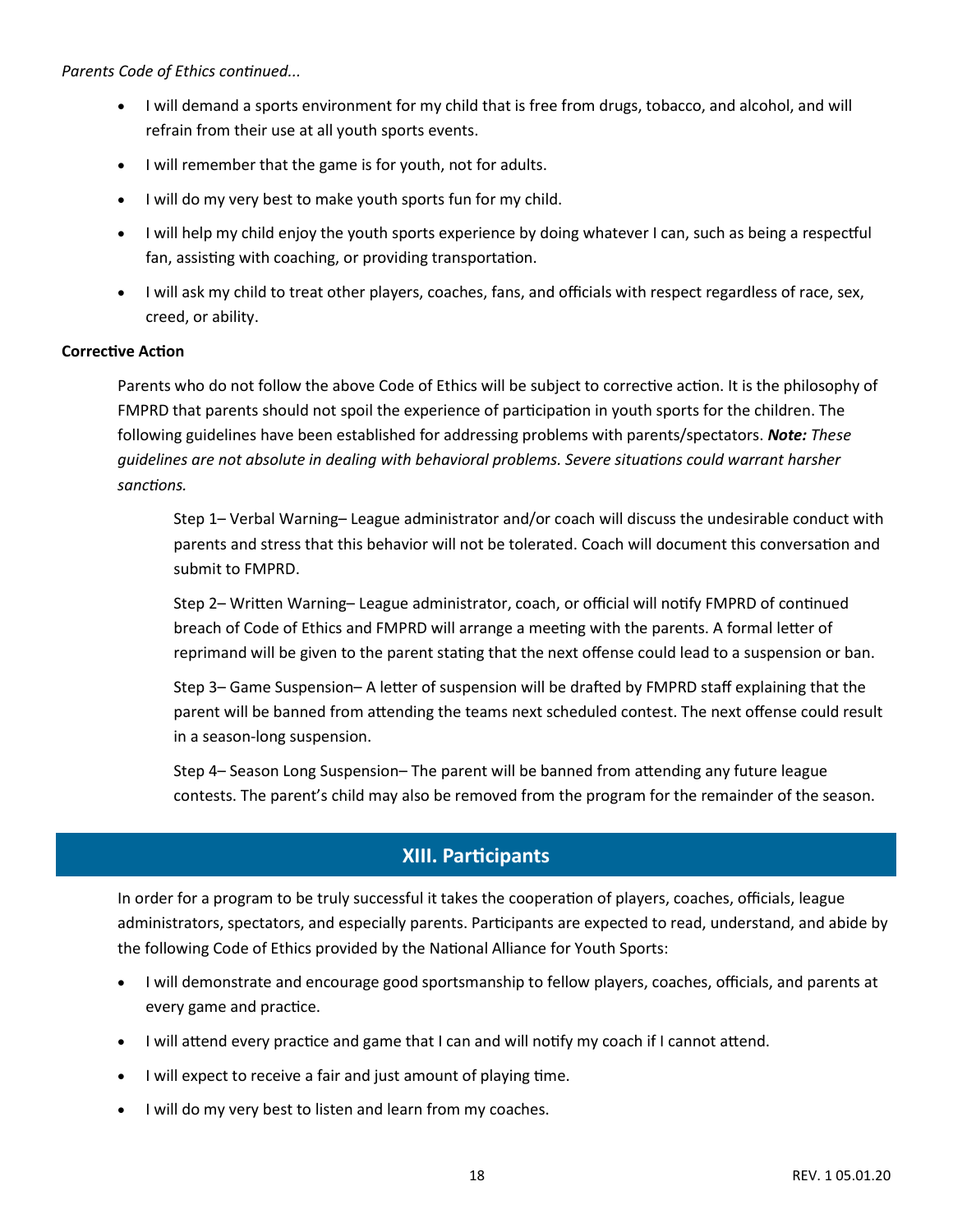*Participant code of ethics continued...*

- I will treat my coaches, other players, officials, and fans with respect regardless of race, sex, creed, or abilities and will expect to be treated accordingly
- I deserve to play in an environment that is free of drugs, tobacco, and alcohol and expect adults to refrain from their use at all youth sports events.
- I deserve to have fun during my sports experience and will alert parents or coaches if it stops being fun.
- I will encourage my parents to be involved with my team in some capacity because it is important to me.

#### **Corrective Action**

Participants who fail to adhere to the Code of Conduct may be subject to disciplinary action. Therefore FMPRD has instituted a Corrective Action Policy to establish appropriate consequences for inappropriate behavior. **Note:** These guidelines are not absolute in dealing with behavioral problems. Severe situations could warrant harsher sanctions.

Step 1– Verbal Warning– Coach will discuss inappropriate conduct with the player and parents and emphasize that this behavior will not be tolerated. Coach will document this discussion and provide a copy to FMPRD.

Step 2– Period Suspension– Coach will bench the offending player for a period of time during a game when he/she should be playing. Coach will inform FMPRD of the problem and why the child is sitting out.

Step 3– Game Suspension– Coach will bench the offending player for one entire game when he/she should be playing. Coach will inform FMPRD of the 3rd offense, at which time the player and the parent must attend a meeting with the coach and a FMPRD representative before the player is allowed to resume playing. The player will be warned that the next offense could result in his/her expulsion from the league.

Step 4– League Expulsion– The participant on the 4th offense may be expelled from the league and no refund will be given. The parent will need to make a formal request to be re-instated into this league.

## **XIV. League Administrators and Officials**

Fort Mill Parks and Recreation is dedicated to raising community standards in youth sports. In order to do so, we must hold ourselves accountable by staying abreast on current topics and trends in the recreation industry. Training administrators and officials is essential in maintaining a level of professionalism and credibility in youth sports. Administrators and officials are expected to understand and pledge to abide by the following Code of Ethics provided by the National Alliance for Youth Sports:

#### **Administrators Code of Ethics**

I hereby pledge to provide support to all youth sports programs in my community, to administer youth sports programs with professionalism and in the best interest of the children involved by following the Youth Sports Administrators' Code of Ethics:

I will run youth sports programs for the children involved, not the adults.